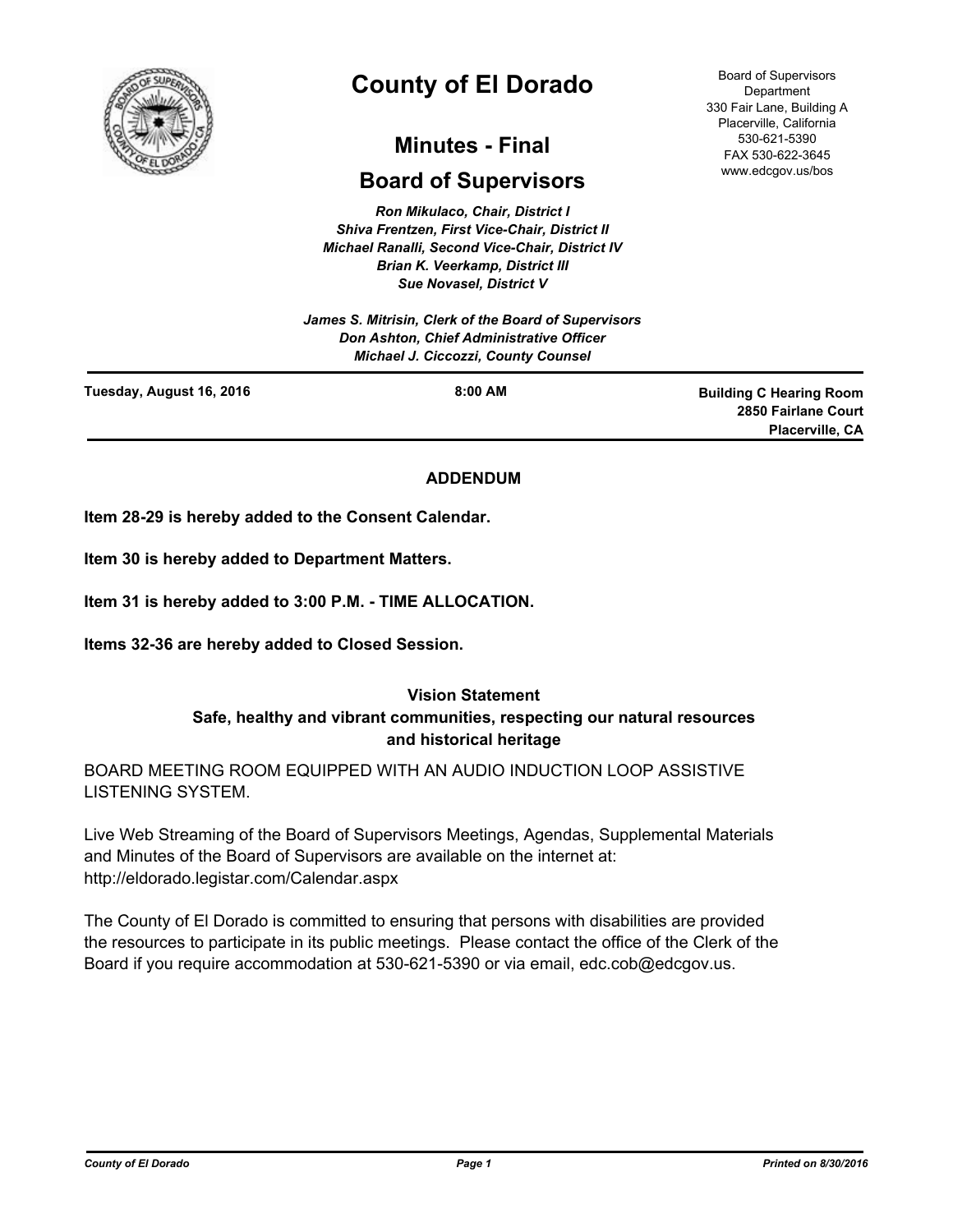Public comment will be received on each agenda item listed under Department Matters or Time Allocation as called by the Chair. Principal party on each side of an issue (where applicable) is allocated 10 minutes to speak, individual comments are limited to 3 minutes, and individuals speaking for a group are allocated 5 minutes. (Adopted 8/10/93) Except with the consent of the Board, individuals shall be allowed to speak to an item only once. Upon completion of public comment the matter shall be returned to the Board for deliberation. Members of the public shall not be entitled to participate in that deliberation, or be present at the podium during such deliberation, except at the invitation of the Board for a point of clarification or question by the Board. The Board reserves the right to waive said rules by a majority vote.

Matters not on the agenda may be addressed by the general public during the Open Forum. Public comments during Open Forum are limited to three minutes per person and the total amount of time reserved for Open Forum may be limited. Public comment on items scheduled for Closed Session will be received before the Board recesses to Closed Session.

Materials related to an item on this Agenda submitted to the Board of Supervisors after distribution of the agenda packet are available for inspection during normal business hours in the public viewing packet located in the foyer of Building A, 330 Fair Lane, Placerville or in the Board Clerk's Office located at the same address. Such documents are also available on the Board of Supervisors' Meeting Agenda webpage subject to staff's ability to post the documents before the meeting.

The Board of Supervisors is concerned that written information submitted to the Board the day of the Board meeting may not receive the attention it deserves. The Board Clerk cannot guarantee that any FAX, email, or mail received the day of the meeting will be delivered to the Board prior to action on the subject matter.

The Board meets simultaneously as the Board of Supervisors and the Board of Directors of the Air Quality Management District, In-Home Supportive Services, Public Housing Authority, Redevelopment Agency and other Special Districts.

For Purposes of the Brown Act § 54954.2 (a), the numbered items on this Agenda give a brief description of each item of business to be transacted or discussed. Recommendations of the staff, as shown, do not prevent the Board from taking other action.

# **8:00 A.M. - CALLED TO ORDER AND RECESSED TO CLOSED SESSIONS**

Present: 5 - Supervisor Mikulaco, Supervisor Veerkamp, Supervisor Frentzen, Supervisor Ranalli and Supervisor Novasel

#### **9:05 A.M. - RECONVENED TO OPEN SESSION AND CLOSED SESSION REPORTS**

Present: 5 - Supervisor Mikulaco, Supervisor Veerkamp, Supervisor Frentzen, Supervisor Ranalli and Supervisor Novasel

#### **INVOCATION AND PLEDGE OF ALLEGIANCE TO THE FLAG**

**M. Lane gave the Invocation. Supervisor Ranalli led the Pledge of Allegiance to the Flag.**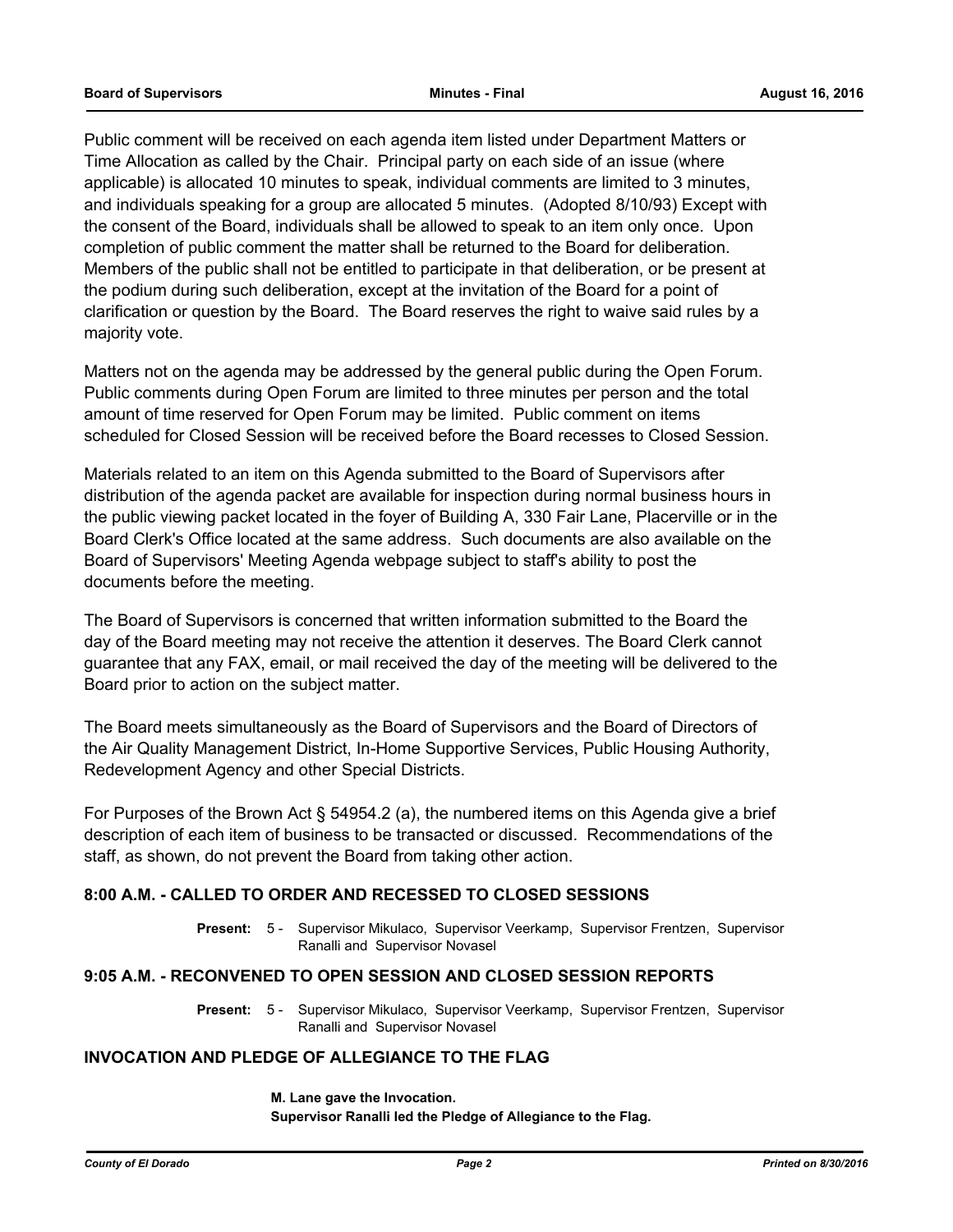# **ADOPTION OF THE AGENDA AND APPROVAL OF CONSENT CALENDAR**

**A motion was made by Supervisor Frentzen, seconded by Supervisor Novasel to Adopt the Agenda and Approve the Consent Calendar with the following changes: Pull item 6 for discussion. Continue item 19 off calendar. Continue item 29 to August 30, 2016.**

**Yes:** 5 - Mikulaco, Veerkamp, Frentzen, Ranalli and Novasel

The Board may make any necessary additions, deletions or corrections to the agenda including moving items to or from the Consent Calendar and adopt the agenda and the Consent Calendar with one single vote. A Board member may request an item be removed from the Consent Calendar for discussion and separate Board action. At the appropriate time as called by the Board Chair, members of the public may make a comment on matters on the Consent Calendar prior to Board action.

#### **OPEN FORUM**

*Public Comment: M. Lane, L. Parlin,*

[16-0881](http://eldorado.legistar.com/gateway.aspx?m=l&id=/matter.aspx?key=21539) OPEN FORUM (See Attachment)

Open Forum is an opportunity for members of the public to address the Board of Supervisors on subject matter that is not on their meeting agenda and within their jurisdiction. Public comments during Open Forum are limited to three minutes per person. The Board reserves the right to impose a reasonable limit of time afforded to any topic, individual speaker or the total amount of time reserved for Open Forum.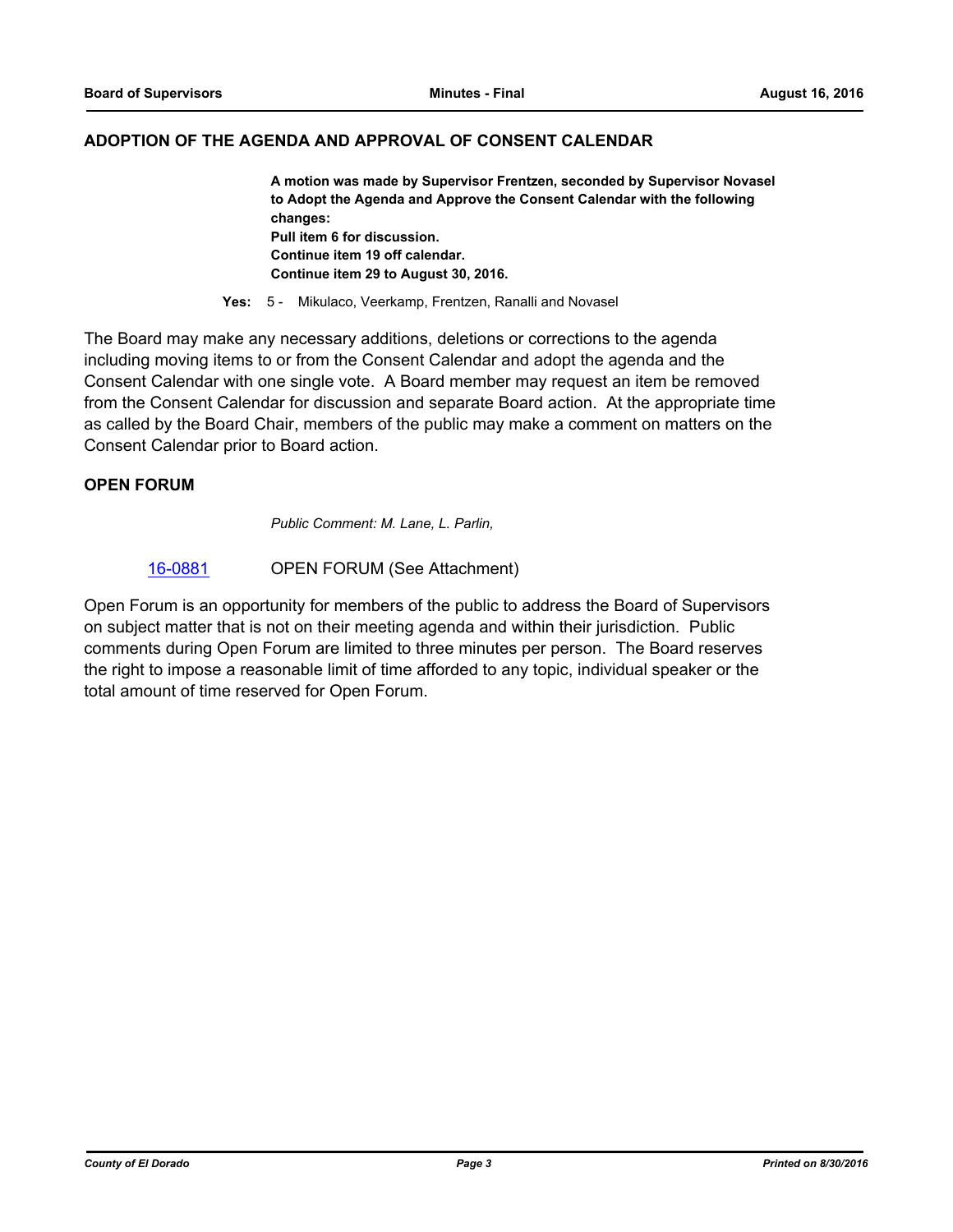#### **DEPARTMENT/SUPERVISOR REPORTS**

**Supervisor Veerkamp reported on the following: Apple Hill opening in September. County Transit Authority and Transportation Committee. Sacramento Area Council of Governments Transportation Committee. County Water Agency meeting in Tahoe. Hazard Tree Mitigation.**

**Supervisor Frentzen reported on the following: Grizzly Flats Community Service District Board meeting.**

**Supervisor Novasel reported on the following: Tahoe Summit. Tahoe Transportation District meeting. Tahoe Youth Organization.**

**Supervisor Ranalli reported on the following: California Disaster Assistance Act application. United States Department of Agricultural. Georgetown's Library Night Circus.**

#### **CAO UPDATE**

**No update.**

#### **CONSENT CALENDAR**

**1.** [16-0815](http://eldorado.legistar.com/gateway.aspx?m=l&id=/matter.aspx?key=21473) Clerk of the Board recommending the Board approve the Minutes from the special meeting of the Board on July 26, 2016 and the regular meeting of the Board on August 2, 2016.

**This matter was Approved on the Consent Calendar.**

#### **GENERAL GOVERNMENT - CONSENT ITEMS**

**2.** [16-0765](http://eldorado.legistar.com/gateway.aspx?m=l&id=/matter.aspx?key=21423) Chief Administrative Office recommending the Board adopt and authorize the Chair to sign Resolution **134-2016** designating the Sheriff as the Deputy Director of Emergency Services.

**Resolution 134-2016 was Adopted upon Approval of the Consent Calendar.**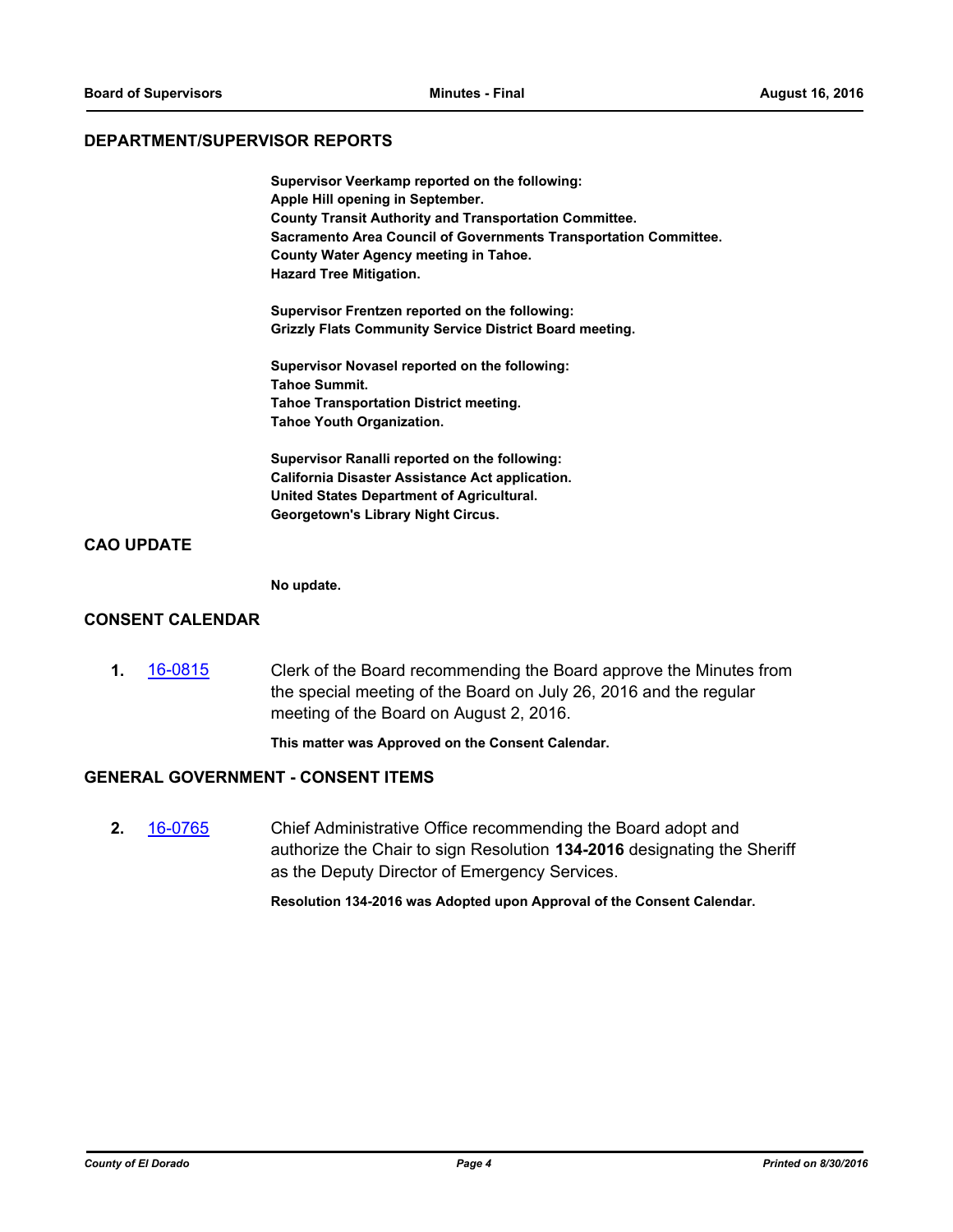**3.** [16-0819](http://eldorado.legistar.com/gateway.aspx?m=l&id=/matter.aspx?key=21477) Human Resources, Risk Management Division is recommending the Board take the following actions regarding Health Plan Programs and Ancillary Employee Benefit Programs for the 2017 Plan Year: 1) Approve the proposed 2017 health plan rate cards and master rate sheet based on staff recommendations, the cost sharing of health premiums in the current Memoranda of Understanding with all bargaining units, the Salary and Benefits Resolution for unrepresented employees, the Retiree Health Benefits Contribution Plan and in accordance with the Patient Protection And Affordable Care Act (ACA): 2) Authorize the Chief Administrative Officer or designee, to execute health and benefit program contracts subject to approval by County Counsel;

> 3) Grant Human Resources, Risk Management Division the authority to make deminimus modifications, if necessary, to the approved health plan rate cards for the 2017 health benefits plan year as needed.

#### **FUNDING: Risk Management Special Revenue Fund**

**This matter was Approved on the Consent Calendar.**

**4.** [16-0813](http://eldorado.legistar.com/gateway.aspx?m=l&id=/matter.aspx?key=21471) Human Resources Department recommending the Board adopt and authorize the Chair to sign Resolution **137-2016** to add five (5) Deputy Sheriff I/II positions to the Personnel Allocation in order to comply with the decision of the Court of Appeal and the subsequent order from the El Dorado County Superior Court, in the case of El Dorado County Deputy Sheriff's Association v. County of El Dorado, Superior Court Case No. PC20120637, Third Appellate District Case No C075615.

# **FUNDING:**

**Resolution 137-2016 was Adopted upon Approval of the Consent Calendar.**

**5.** [16-0736](http://eldorado.legistar.com/gateway.aspx?m=l&id=/matter.aspx?key=21394) Treasurer-Tax Collector recommending the Board adopt and authorize the Chair to sign Resolution **135-2016** granting approval to sell tax defaulted properties at public auction noting said sale to be conducted on Friday, November 4, 2016.

**Resolution 135-2016 was Adopted upon Approval of the Consent Calendar.**

**6.** [16-0763](http://eldorado.legistar.com/gateway.aspx?m=l&id=/matter.aspx?key=21421) Supervisor Novasel recommending the Board approve an extension of Building Permit 150498 for Assessor's Parcel Number 033-693-07, located at 1952 Apalachee Drive, South Lake Tahoe, pursuant to County Ordinance Section 15.16.020.

> **A motion was made by Supervisor Novasel, seconded by Supervisor Veerkamp to Approve this matter and to specify that this is a two-year extension which is set to expire on October 15, 2018.**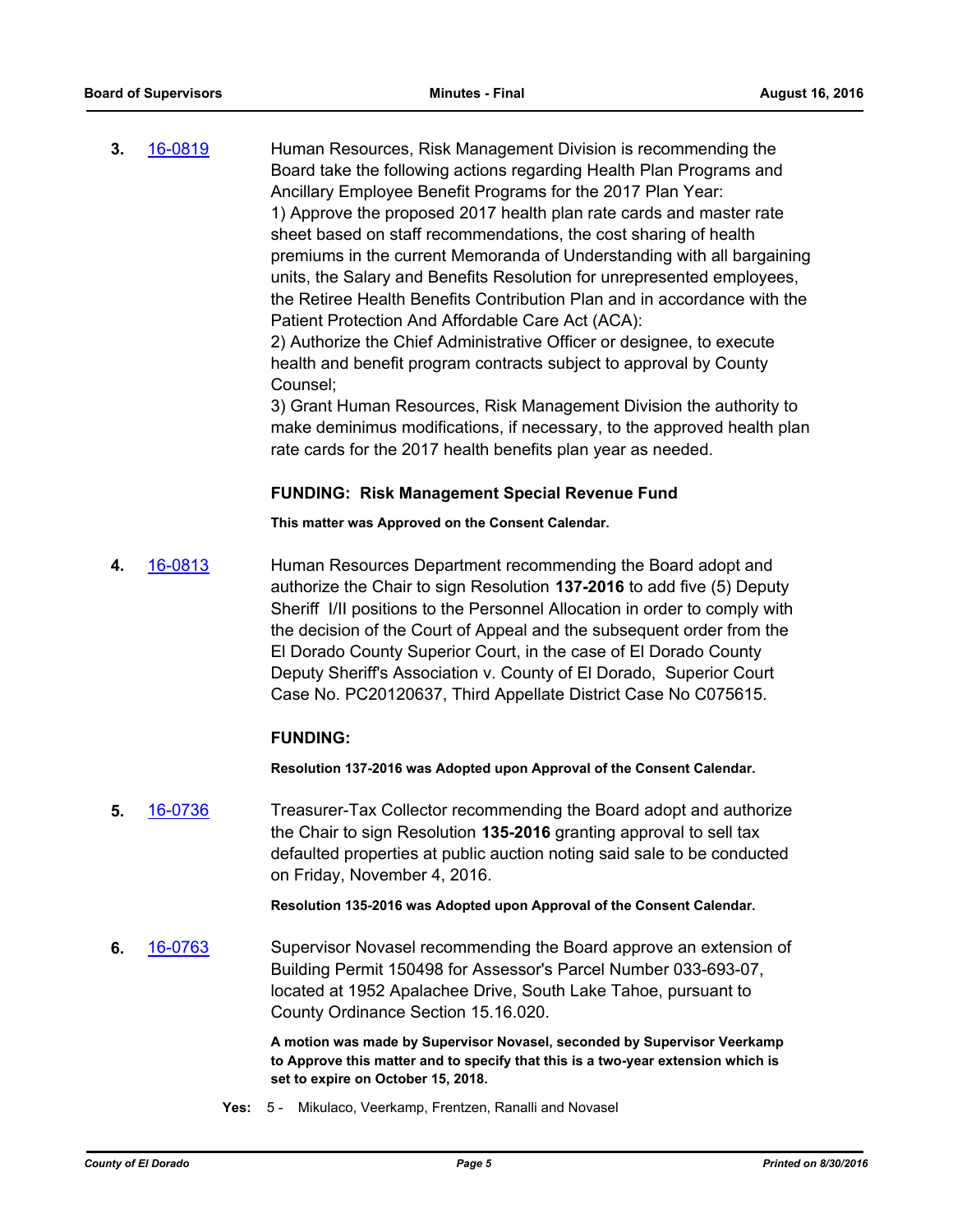**7.** [16-0305](http://eldorado.legistar.com/gateway.aspx?m=l&id=/matter.aspx?key=20961) Supervisor Ranalli recommending the Board find that a state of emergency continues to exist in El Dorado County as a result unprecedented tree mortality due to drought conditions and related bark beetle infestations. (Cont. 8/2/16, Item 8)

**This matter was Approved on the Consent Calendar.**

# **HEALTH AND HUMAN SERVICES - CONSENT ITEMS**

**8.** [16-0772](http://eldorado.legistar.com/gateway.aspx?m=l&id=/matter.aspx?key=21430) Health and Human Services Agency (HHSA), Community Services Division, recommending the Board: 1) Approve the use of the Weatherization Assistance Program boilerplate agreement on an "as requested" basis in order to permit HHSA to enter into weatherization assistance agreements pursuant to HHSA's funding agreements from the California Department of Community Services and Development; and 2) Adopt and authorize the Chair to sign Resolution **136-2016**, which authorizes the Health and Human Services Agency Director, or designee, to execute Weatherization Assistance Program boilerplate agreements.

**FUNDING:** Federal and State Funding.

**This matter was Approved and Resolution 136-2016 was Adopted upon Approval of the Consent Calendar.**

**9.** [16-0786](http://eldorado.legistar.com/gateway.aspx?m=l&id=/matter.aspx?key=21444) Health and Human Services Agency recommending the Board approve and authorize the Chair to sign Agreement for Services 017-S1711 with North Tahoe Fire Protection District, for the provision of ambulance transportation on behalf of the County in the designated Tahoe West Shore area of County Service Area 3, for the term September 1, 2016 through August 31, 2019, with an estimated annual cost of \$180,000, which will come from \$180,000 in estimated ambulance revenues.

> **FUNDING:** County Service Area 3 Special Tax (Tahoe West Shore area) and fee for ambulance transportation.

**This matter was Approved on the Consent Calendar.**

**10.** [16-0762](http://eldorado.legistar.com/gateway.aspx?m=l&id=/matter.aspx?key=21420) Health and Human Services Agency, Public Health Division, recommending the Board recognize the Public Health Division and accept, with thanks, the award of \$10,000 from the Health Officers Association of California for the Communications Award for Most Innovative Campaign in a Small Jurisdiction.

**FUNDING:** Revenue.

**This matter was Approved on the Consent Calendar.**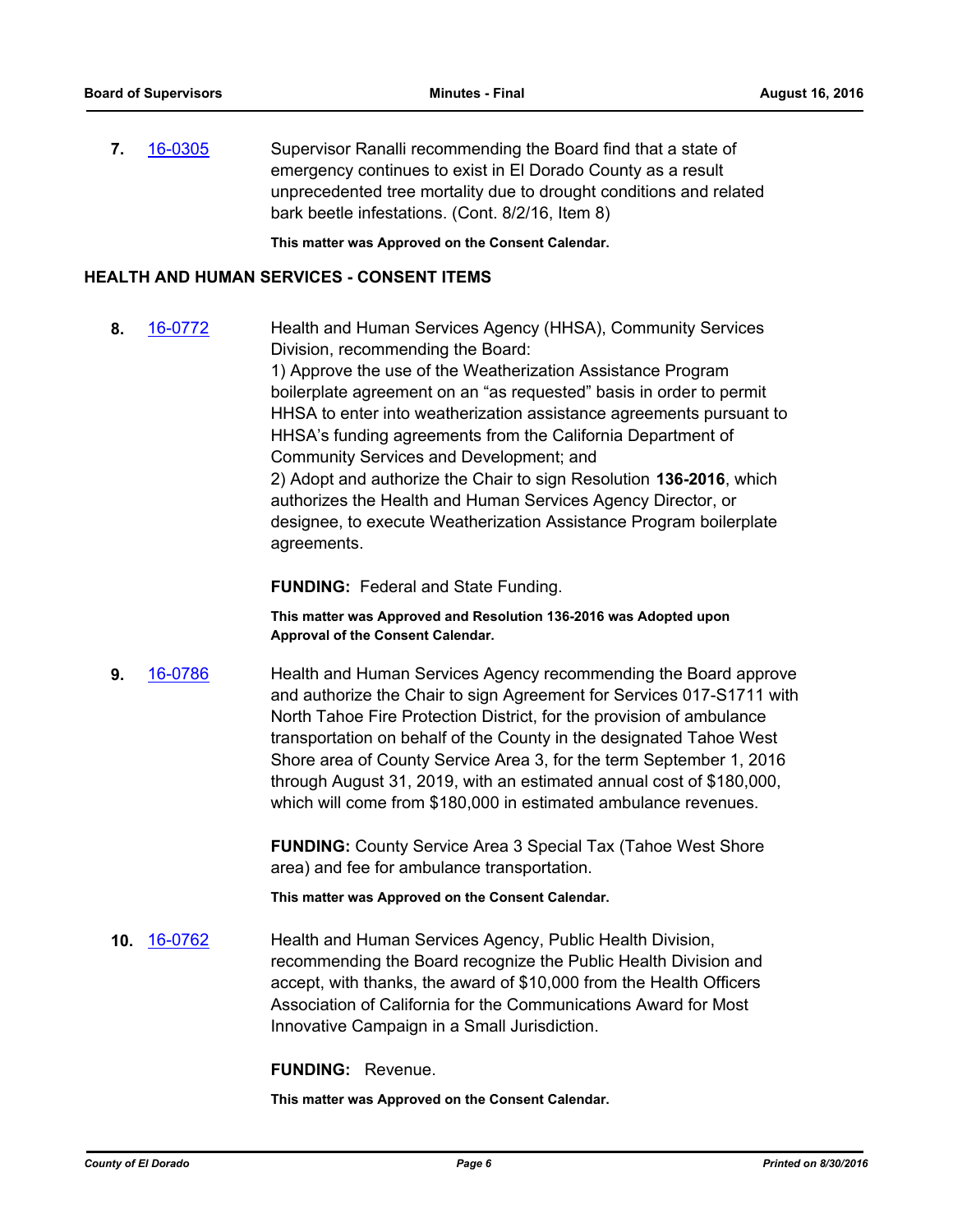#### **LAND USE AND DEVELOPMENT - CONSENT ITEMS**

**11.** [16-0747](http://eldorado.legistar.com/gateway.aspx?m=l&id=/matter.aspx?key=21405) Community Development Agency, Administration and Finance Division, recommending the Board consider the following:

> 1) Approve the continuation of five (5) current perpetual contracts and one (1) current perpetual purchase order:

a) Agreement 428-S0110 with the State of California Department of Transportation to provide signal maintenance service;

b) Agreement 821-S0710 with Squarerigger, Inc., to provide annual software support and maintenance;

c) Agreement 427-M0810 for the Capital SouthEast Connector Joint Powers Authority for the planning, design, and construction of the Elk Grove-Rancho Cordova-El Dorado Connector;

d) Agreement 098-O1111 with the State of California Board of Equalization for electronic filing of reporting sales tax collected;

e) Agreement 213-S0910 with Trans Union, LLC, to provide consumer reporting services; and

f) Agreement 838-O0910 with Viathor, Inc., to provide annual software support and maintenance for a specialized software program used for bridge analysis and design.

2) Authorize the Purchasing Agent to establish purchase orders as necessary to process associated payments for Fiscal Year 2016/17.

**FUNDING:** Road Fund, Community Development Block Grants, and the Housing and Economic Development Program Income Funds. (Federal Funds)

**This matter was Approved on the Consent Calendar.**

**12.** [14-1331](http://eldorado.legistar.com/gateway.aspx?m=l&id=/matter.aspx?key=18815) Community Development Agency, Development Services Division, submitting for approval Final Map (TM14-1515-F) for Wilson Estates Subdivision creating a total of 28 residential lots, ranging in size from 0.392 acre to 1.0 acre, and 5 lettered lots on property identified by Assessor's Parcel Numbers 126-070-22, 126-070-23, and 126-070-30, located on the north side of Green Valley Road approximately 3,000 feet east of the intersection with Silva Valley Road in the El Dorado Hills area, and recommending the Board consider the following: 1) Approve the Final Map for the Wilson Estates Subdivision; and 2) Approve and authorize the Chair to sign the Agreement to Make Subdivision Improvements. (Supervisorial District 1)

**FUNDING:** N/A (Developer-funded subdivision improvements)

**This matter was Approved on the Consent Calendar.**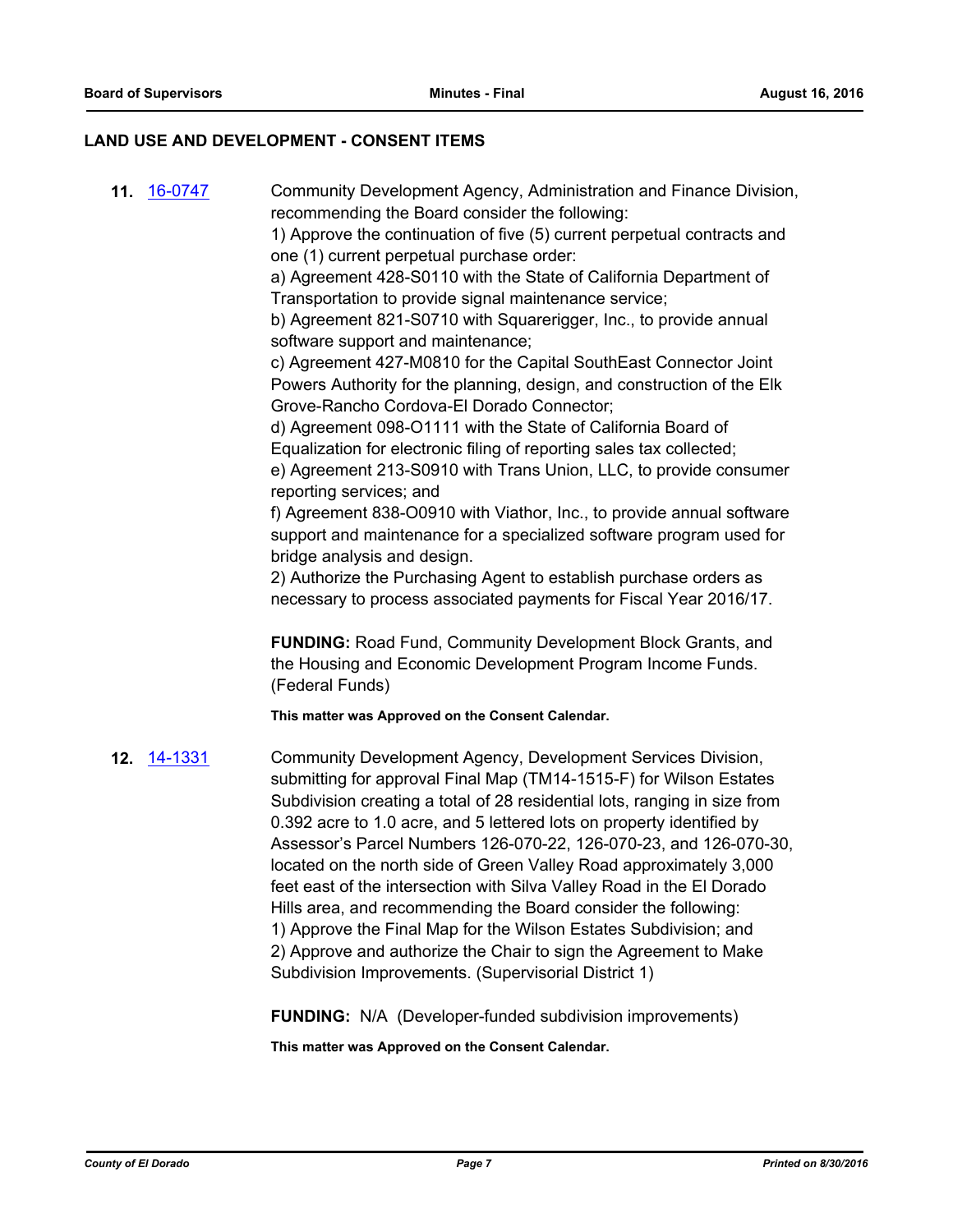| <b>13.</b> 15-1238 | Community Development Agency, Transportation Division,<br>recommending the Board:<br>1) Accept the subdivision improvements for Serrano Village M2 Phase<br>1, Unit 1, as complete;<br>2) Reduce Performance Bond 0638894 to \$727,349.16, which is ten<br>percent (10%) of the total cost of the subdivision improvements. This<br>amount guarantees against any defective work, labor done, or<br>defective materials furnished, which is to be released after one (1) year<br>if no claims are made;<br>3) Hold Laborers & Materialmens Bond 0638894 in the amount of<br>\$3,636,745.79 for six (6) months to guarantee payments to persons<br>furnishing labor, materials or equipment; and<br>4) Authorize the Clerk of the Board to release the respective bonds<br>after the required time periods.<br><b>FUNDING:</b> Developer Funded. (No Federal Funds)<br>This matter was Approved on the Consent Calendar. |
|--------------------|-------------------------------------------------------------------------------------------------------------------------------------------------------------------------------------------------------------------------------------------------------------------------------------------------------------------------------------------------------------------------------------------------------------------------------------------------------------------------------------------------------------------------------------------------------------------------------------------------------------------------------------------------------------------------------------------------------------------------------------------------------------------------------------------------------------------------------------------------------------------------------------------------------------------------|
| 14. 15-1239        | Community Development Agency, Transportation Division,<br>recommending the Board:<br>1) Accept the subdivision improvements for Serrano Village M2 Phase<br>1, Unit 2, as complete;<br>2) Reduce Performance Bond 0638894 to \$727,349.16, which is ten<br>percent (10%) of the total cost of the subdivision improvements. This<br>amount guarantees against any defective work, labor done, or<br>defective materials furnished, which is to be released after one (1) year<br>if no claims are made;<br>3) Hold Laborers & Materialmens Bond 0638894 in the amount of<br>\$3,636,745.79 for six (6) months to guarantee payments to persons<br>furnishing labor, materials or equipment; and<br>4) Authorize the Clerk of the Board to release the respective bonds<br>after the required time periods.<br><b>FUNDING:</b> Developer Funded. (No Federal Funds)<br>This matter was Approved on the Consent Calendar. |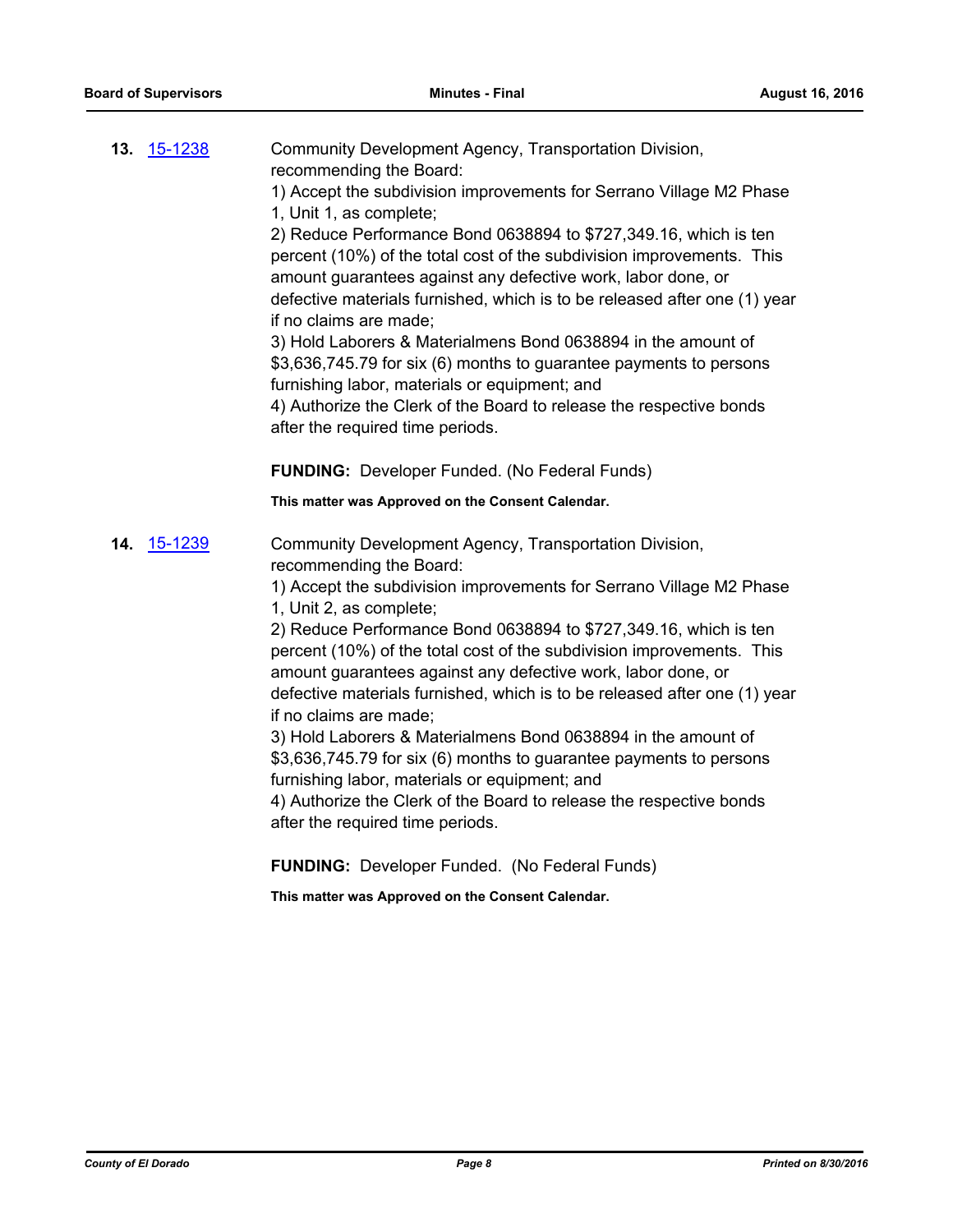| 15. | 16-0338        | Community Development Agency, Transportation Division,<br>recommending the Board take the following actions pertaining to the<br>County Service Area 5 Erosion Control Project, Contract PW 16-31118,<br>CIP 95157, P&C 083-C1799:<br>1) Award the Construction Contract to the lowest responsive,<br>responsible bidder; said bidder to be determined after the bid opening<br>scheduled for August 4, 2016;<br>2) Approve and authorize the Chair to sign the Construction Contract,<br>subject to final review and approval by County Counsel and Risk<br>Management; and<br>3) Authorize the Community Development Agency Director to sign an<br>Escrow Agreement, if requested by the Contractor and in accordance<br>with Public Contract Code Section 22300, for the purpose of holding<br>Contract retention funds.<br>FUNDING: United States Forest Service Grant (76%) (Federal Funds),<br>Tahoe Regional Planning Agency Water Quality Mitigation Funds (3%),<br>and County Service Area 5 Assessment Funds (21%).                               |
|-----|----------------|-------------------------------------------------------------------------------------------------------------------------------------------------------------------------------------------------------------------------------------------------------------------------------------------------------------------------------------------------------------------------------------------------------------------------------------------------------------------------------------------------------------------------------------------------------------------------------------------------------------------------------------------------------------------------------------------------------------------------------------------------------------------------------------------------------------------------------------------------------------------------------------------------------------------------------------------------------------------------------------------------------------------------------------------------------------|
|     |                | This matter was Approved on the Consent Calendar.                                                                                                                                                                                                                                                                                                                                                                                                                                                                                                                                                                                                                                                                                                                                                                                                                                                                                                                                                                                                           |
|     |                |                                                                                                                                                                                                                                                                                                                                                                                                                                                                                                                                                                                                                                                                                                                                                                                                                                                                                                                                                                                                                                                             |
| 16. | <u>16-0738</u> | Community Development Agency, Transportation Division,<br>recommending the Board consider the following relating to United<br>States Forest Service revenue for Environmental projects in the Lake<br>Tahoe Basin:<br>1) Retroactively approve and accept Domestic Grant<br>11-DG-11051900-031 for \$2,200,000 from the United States Forest<br>Service;<br>2) Retroactively ratify the Transportation Director's signature on<br>Domestic Grant 11-DG-11051900-031;<br>3) Retroactively approve and ratify staff signatures on Modifications 1<br>through 5 to Domestic Grant 11-DG-11051900-031, including<br>Modification 4, which increased the original Grant amount of<br>\$2,200,000 by \$91,260, to the current Grant amount of \$2,291,260;<br>and<br>4) Authorize the Community Development Agency Director to execute<br>any future modifications to Domestic Grant 11-DG-11051900-031 that<br>do not increase the current Grant amount of \$2,291,260.<br><b>FUNDING:</b> United States Forest Service Grant Funds (100%).<br>(Federal Funding) |
|     |                | This matter was Approved on the Consent Calendar.                                                                                                                                                                                                                                                                                                                                                                                                                                                                                                                                                                                                                                                                                                                                                                                                                                                                                                                                                                                                           |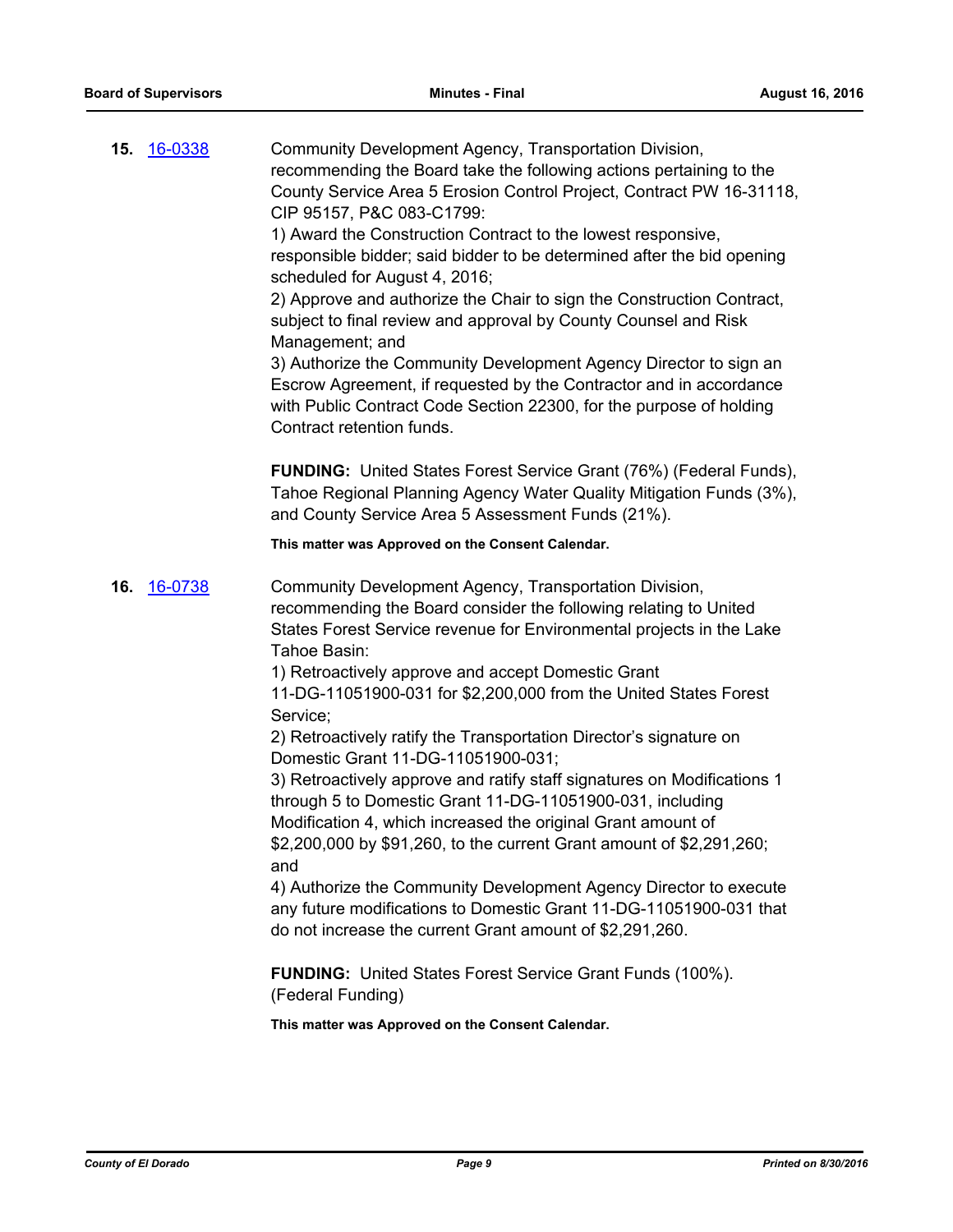**17.** [16-0345](http://eldorado.legistar.com/gateway.aspx?m=l&id=/matter.aspx?key=21001) Surveyor's Office recommending the Board adopt and authorize the Chair to sign Resolution of Vacation **133-2016** for Abandonment of Easement 16-007 to abandon a public utility easement on Lot 266 of "Fairchild Village Unit No. 4", recorded at Book H of Subdivisions at Page 23, identified as Assessor's Parcel Number 125-722-06.

**FUNDING:** N/A

**Resolution 133-2016 was Adopted upon Approval of the Consent Calendar.**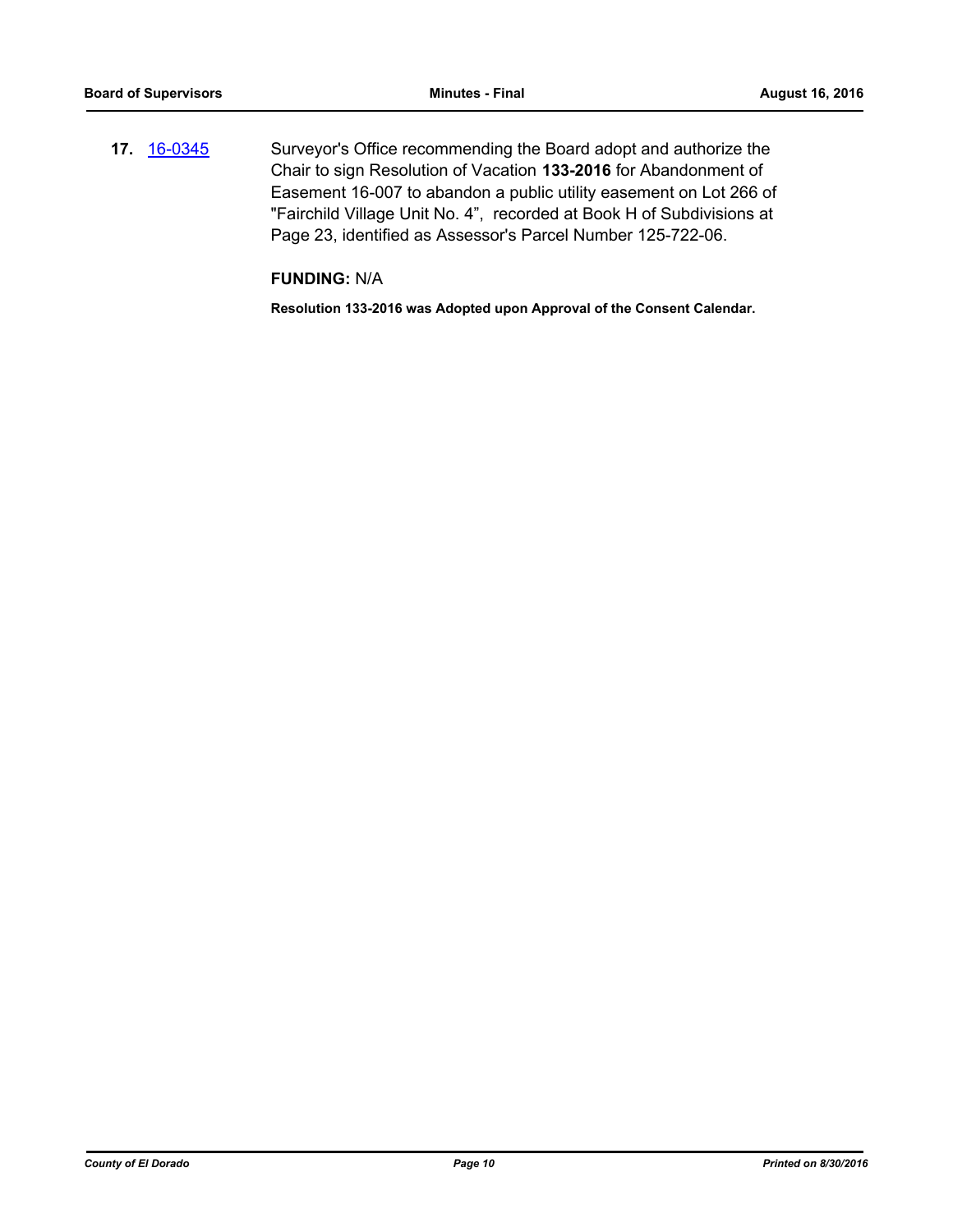#### **LAW AND JUSTICE - CONSENT ITEMS**

**18.** [11-0878](http://eldorado.legistar.com/gateway.aspx?m=l&id=/matter.aspx?key=13721) Sheriff's Office (Lessee) recommending the Board: 1) Approve and authorize the Chair to sign Option Letter 1 to Lease Agreement 134-L1211 with Charles Freeland and Cynthia Freeland (Lessors), Trustees of the Freeland Family Trust, extending the term for an additional three years commencing on September 20, 2016 and ending on September 19, 2019, pursuit to Article 4 of the Agreement; and

2) Authorize the Purchasing Agent, or designee, to execute further documents relating to Lease Agreement 134-L1211, including future Options and amendments contingent upon approval by County Counsel and Risk Management.

**FUNDING:** General Fund/Boating & Waterways Grant.

**This matter was Approved on the Consent Calendar.**

**19. 16-0806** Sheriff's Office recommending the Board accept with thanks a donation from the owners of Back Forty Texas BBQ Restaurant in Shingle Springs, who donated a dinner valued at approximately \$300 to Staff who were working in the Emergency Operations Center during the Trailhead fire.

#### **FUNDING:** N/A

**This matter was Continued off Calendar upon Approval of the Consent Calendar.**

**20.** [14-1417](http://eldorado.legistar.com/gateway.aspx?m=l&id=/matter.aspx?key=18901) El Dorado County Sheriff's Office of Emergency Services recommending the Board find that a state of emergency continues to exist in El Dorado County as a result of drought conditions. (Cont. 8/2/16, Item 23)

**This matter was Approved on the Consent Calendar.**

# **END CONSENT CALENDAR**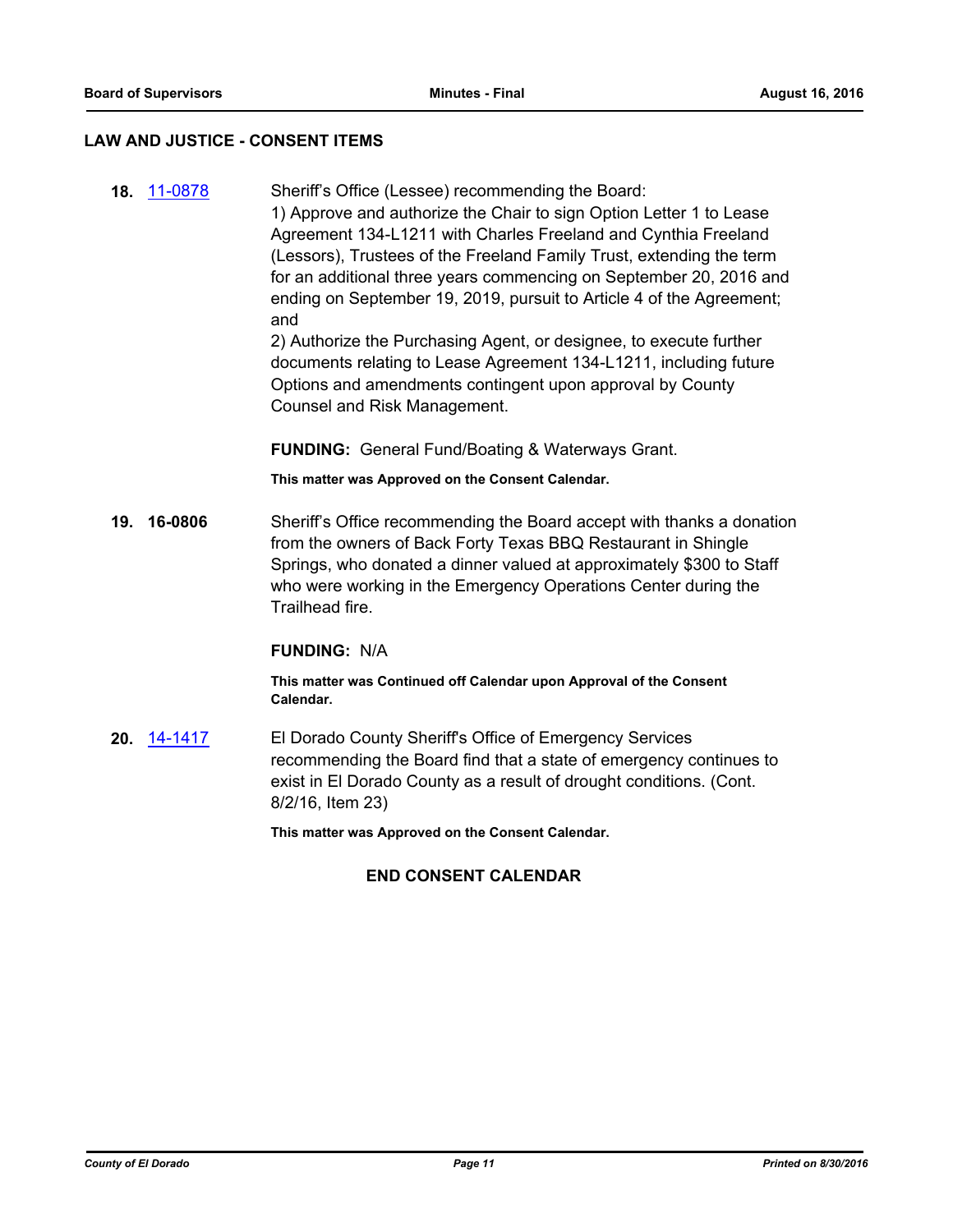#### **10:00 A.M. - TIME ALLOCATION**

**21.** [16-0846](http://eldorado.legistar.com/gateway.aspx?m=l&id=/matter.aspx?key=21504) Community Development Agency, Administration and Finance Division, recommending the Board receive and file a Traffic Impact Mitigation Fee Program Report, providing an update on the annual revenues and expenditures of the Program, the Capital Improvement Programs funded with Traffic Impact Mitigation Fees, and costs associated with administering the Program (est. time: 20 min).

**FUNDING:** Traffic Impact Mitigation Fees (No Federal Funds)

**Received and Filed.**

**22.** [16-0836](http://eldorado.legistar.com/gateway.aspx?m=l&id=/matter.aspx?key=21494) Chief Administrative Office recommending the Board of Supervisors consider the following: 1) Receive and file the Initial Draft Response to the 2015/16 Grand Jury Final Report; and 2) Provide direction to staff regarding any changes to include with the Final Response.

#### **FUNDING:** N/A

**A motion was made by Supervisor Veerkamp, seconded by Supervisor Ranalli to:**

**1) Receive and file the Initial Draft Response to the 2015/16 Grand Jury Final Report; and**

**2) Direct the Chief Administrative Office to return to the Board within the next six months with a recommendation to begin the process of convening a Charter Review Committee. The Charter Review Committee will be convened within the next twelve months.**

**Yes:** 4 - Veerkamp, Frentzen, Ranalli and Novasel

**Noes:** 1 - Mikulaco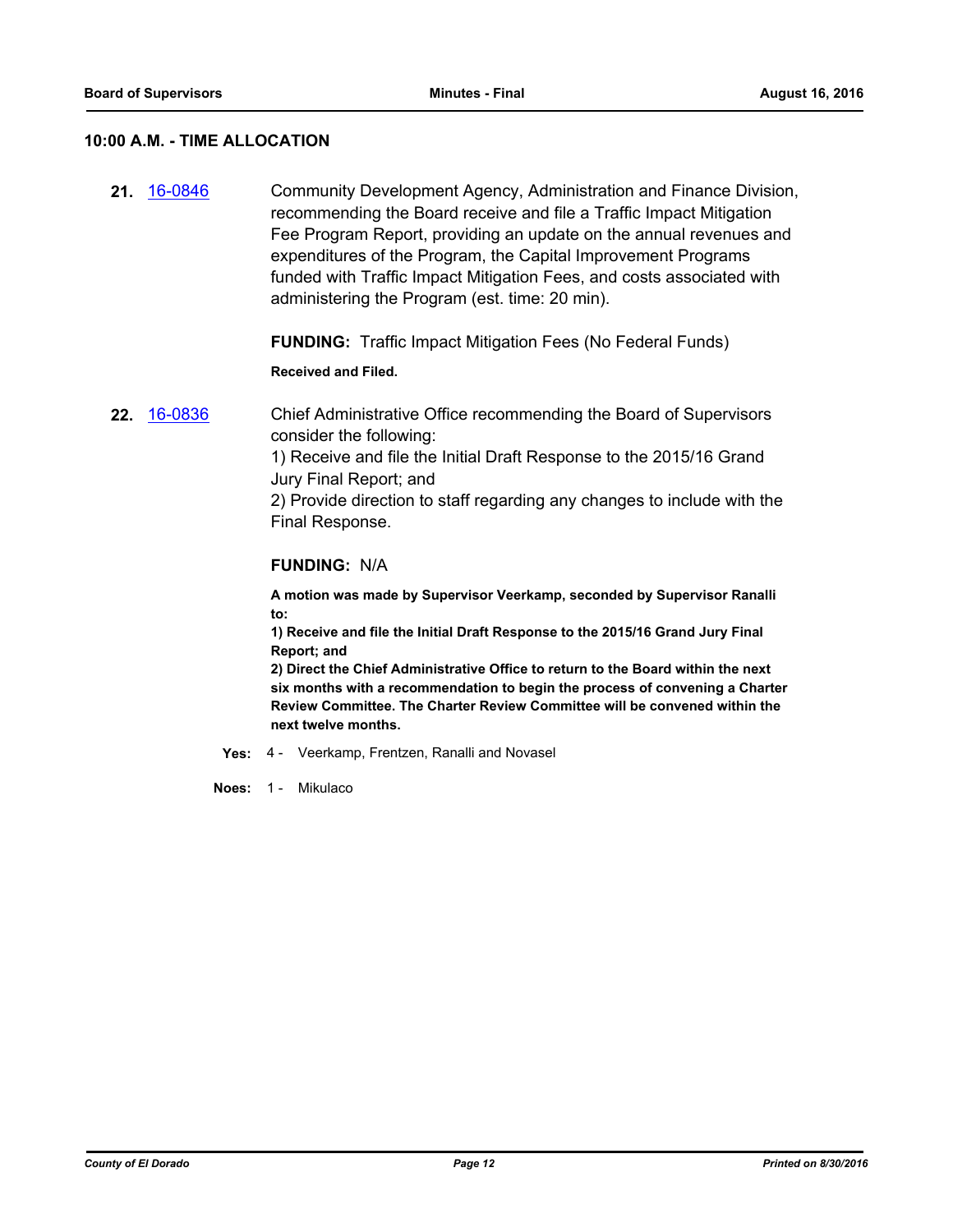**23.** [16-0777](http://eldorado.legistar.com/gateway.aspx?m=l&id=/matter.aspx?key=21435) Chief Administrative Office recommending the Board: 1) Approve the **Introduction** (First Reading) of Ordinance **5040**  extending Revenue and Taxation Code Section 69.5 (Proposition 90/110) authorizing receipt by the County of El Dorado of inter-county tax base year transfers; and 2) Waive full reading, read by title only and continue this matter to August 30, 2016 for **Final Passage** (Second Reading). (Refer 6/26/16,

Item 52)(Cont. 8/2/16 Item 32)

**FUNDING:** A \$500.00 application is charged by the County of El Dorado Assessor's Office to cover the Office's cost associated with the research and processing of Prop 90 and 110 applications.

*Public Comment: K. Beal, B. Shattuck, L. Brent-Bumb, S. Taylor, C. Acuna, K. DeGunther, L. Parlin*

**A motion was made by Supervisor Frentzen, seconded by Supervisor Mikulaco to:**

**1) Allow Ordinance 4832 to expire; and**

**2) Allow the homebuyers who have filed the appropriate paperwork to receive the benefits of Ordinance 4832 prior to the September 30, 2016 expiration date.**

- **Yes:** 2 Mikulaco and Frentzen
- **Noes:** 3 Veerkamp, Ranalli and Novasel

**A motion was made by Supervisor Veerkamp, seconded by Supervisor Ranalli to Approve this matter and Continue Ordinance 5040 to August 30, 2016 for Final Passage (Second Reading). Direction was given to staff to return annually with a report to the Board regarding the economic impact of this Ordinance.**

- **Yes:** 3 Veerkamp, Ranalli and Novasel
- **Noes:** 2 Mikulaco and Frentzen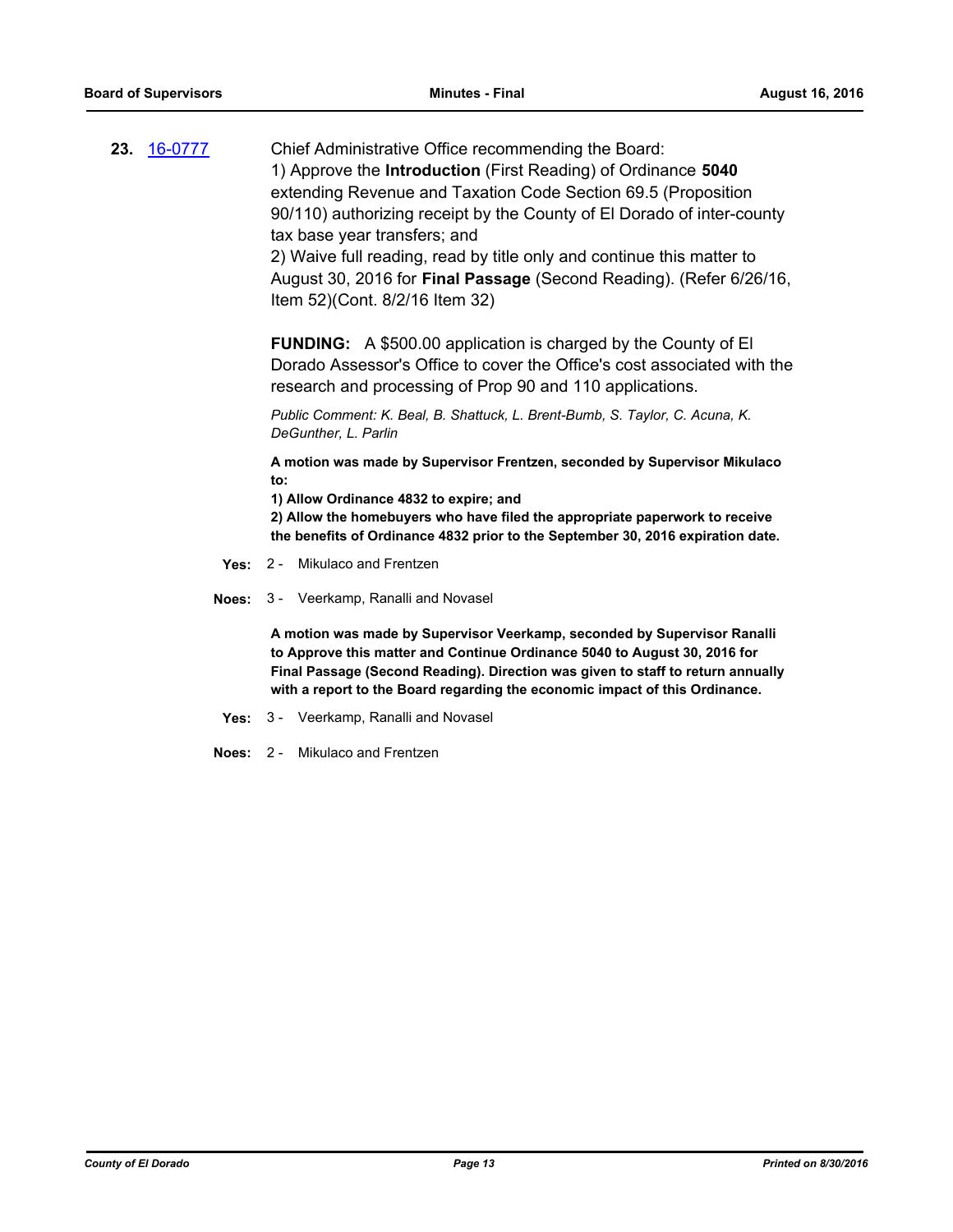#### **DEPARTMENT MATTERS - (Items in this category may be called at any time)**

**24.** [16-0775](http://eldorado.legistar.com/gateway.aspx?m=l&id=/matter.aspx?key=21433) Child Support Services recommending the Board approve and authorize the Chair to sign a Proclamation designating August 2016 as Child Support Awareness Month in El Dorado County.

**FUNDING:** No Net County Cost associated with this action.

**A motion was made by Supervisor Veerkamp, seconded by Supervisor Frentzen to Approve this matter.**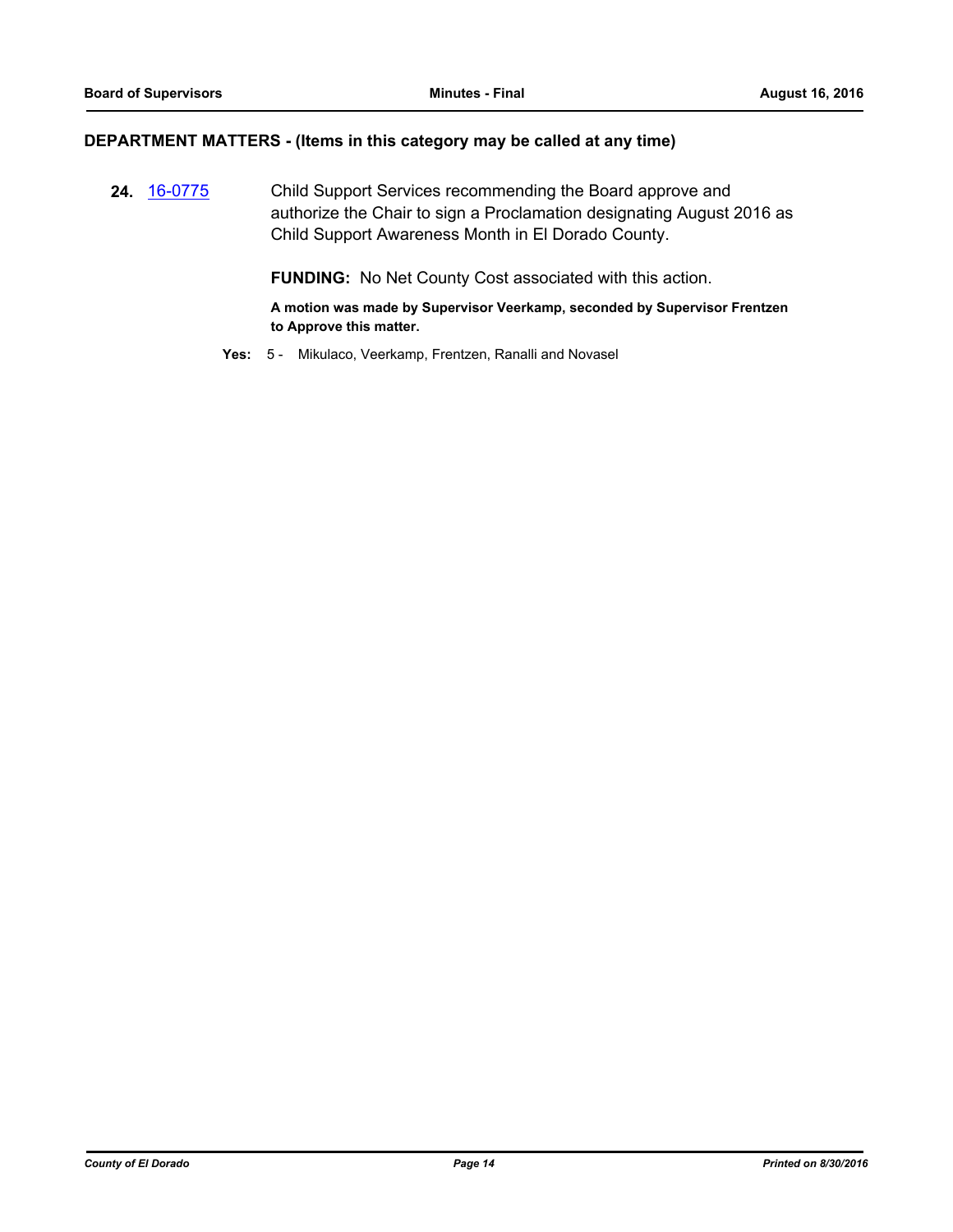# **2:00 P.M. - TIME ALLOCATION**

| 25. | 16-0629 | Community Development Agency, Transportation Division,<br>recommending the Board consider the following:<br>1) Adopt the Draft Feasibility Study for Public Access to the South Fork<br>of the American River at Mosquito Road Bridge; and<br>2) Direct Transportation staff to continue maintenance on the remaining<br>segments of Mosquito Road in the event the Upper Level Alternative is<br>approved for the proposed Mosquito Road Bridge at South Fork<br>American River Project, CIP 77126 (est. time: 1 hour). |
|-----|---------|--------------------------------------------------------------------------------------------------------------------------------------------------------------------------------------------------------------------------------------------------------------------------------------------------------------------------------------------------------------------------------------------------------------------------------------------------------------------------------------------------------------------------|
|     |         | <b>FUNDING:</b> Highway Bridge Program Funds (100%). (Federal Funds)                                                                                                                                                                                                                                                                                                                                                                                                                                                     |
|     |         | Public Comment: T. Simpsenson, D. Simpkin, A. Anderson, K. Payne, V. Jacobson, N.<br>Rangel, K. Gershan, G. Pratt, C. Downs, H. Weiland, D. Herrington                                                                                                                                                                                                                                                                                                                                                                   |

**A motion was made by Supervisor Veerkamp, seconded by Supervisor Ranalli to Approve this matter and not limit options for the Project moving forward.**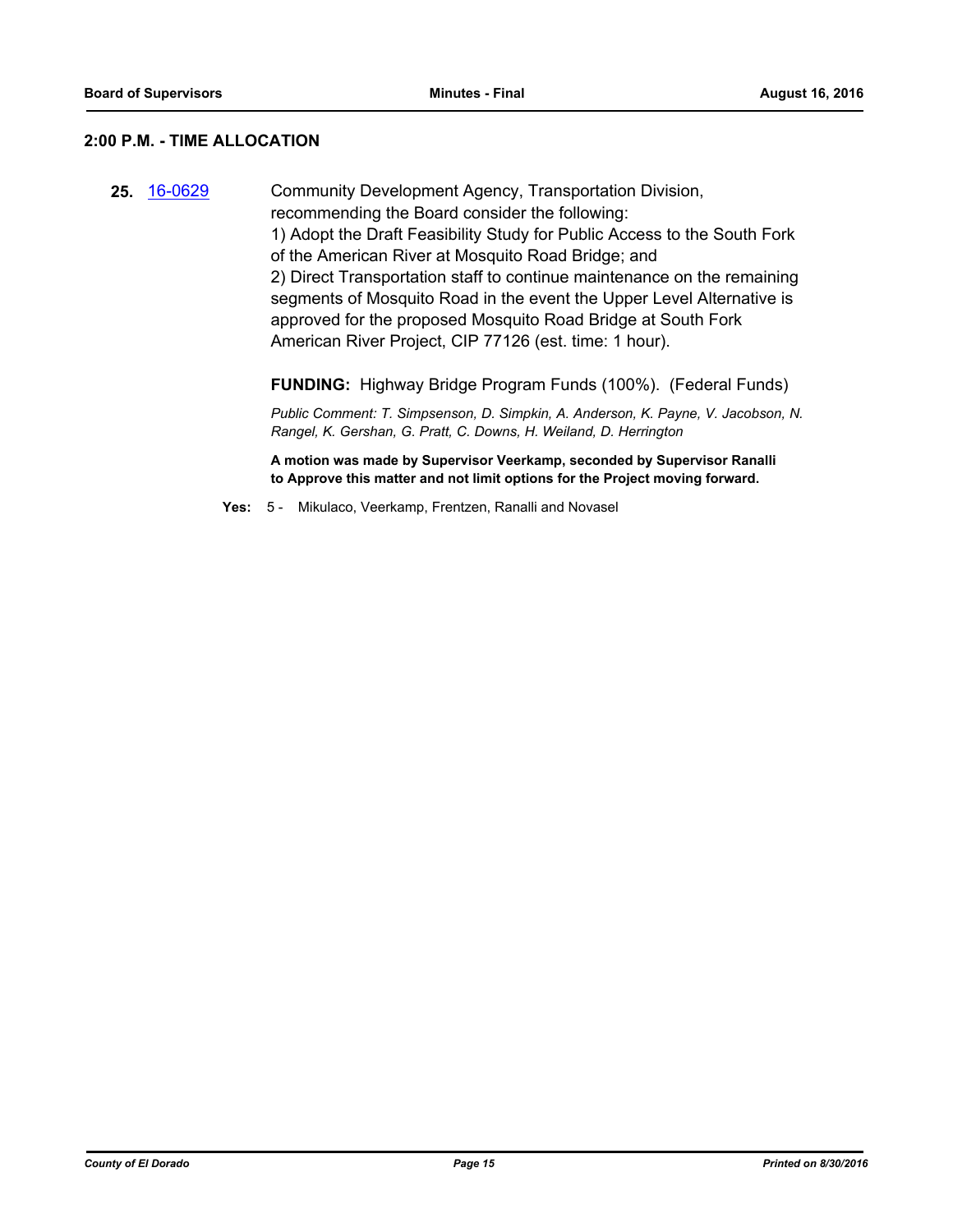| 26. 16-0660 | Community Development Agency, Long Range Planning Division,        |
|-------------|--------------------------------------------------------------------|
|             | recommending the Board hold a workshop and direct staff to:        |
|             | 1) Prepare a Cultural Resources Ordinance pursuant to General Plan |
|             | Policy 7.5.1.1;                                                    |

2) Substantially update the Guidelines for Cultural Resource Studies approved by the Board of Supervisors on August 17, 1999, to be in compliance with the County's new Cultural Resources Ordinance and changes to the California Environmental Quality Act and other related federal, state and local statutes, including the County's public noticing procedures, and updates to the California Office of Historic Preservation's Archaeological Resources Management Reports: Recommended Contents and Format; and

3) Amend the General Plan to remove Policy 7.5.1.5, formation of a Cultural Resources Preservation Commission, which was disbanded by the Board of Supervisors on January 28, 2003. (Est. Time: 1 Hr.)

#### **FUNDING:** N/A

*Public Comment: K. Petree, M. Roberts, K. Payne, M. Cory, J. Speck, S. Taylor.*

**A motion was made by Supervisor Veerkamp, seconded by Supervisor Ranalli to:**

**1) Prepare a Cultural Resources Ordinance pursuant to General Plan Policy 7.5.1.1;** 

**2) Substantially update the Guidelines for Cultural Resource Studies approved by the Board of Supervisors on August 17, 1999, to be in compliance with the County's new Cultural Resources Ordinance and changes to the California Environmental Quality Act and other related federal, state and local statutes, including the County's public noticing procedures, and updates to the California Office of Historic Preservation's Archaeological Resources Management Reports: Recommended Contents and Format; and**

**3) Explore options which may include amendments to General Plan Policy 7.5.1.5, formation of a Cultural Resources Preservation Commission, which was disbanded by the Board of Supervisors on January 28, 2003.**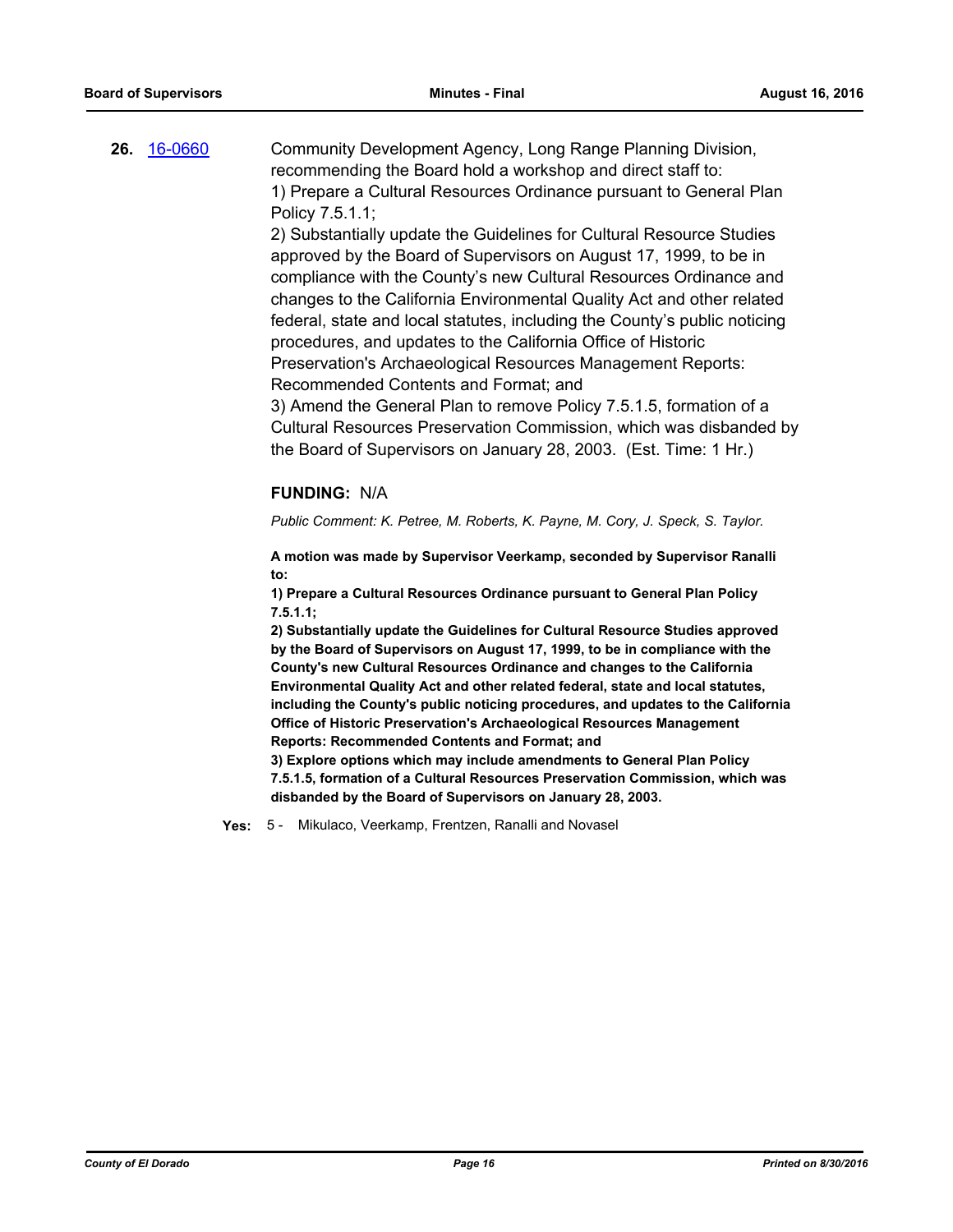|  | 27. 16-0760 | Community Development Agency, Long Range Planning Division,                                                                                                         |
|--|-------------|---------------------------------------------------------------------------------------------------------------------------------------------------------------------|
|  |             | recommending the Board direct staff to:                                                                                                                             |
|  |             | 1) Prepare a Scenic Corridor Ordinance building upon the 2008 Public                                                                                                |
|  |             | Review Draft Scenic Corridor Ordinance, incorporating additional                                                                                                    |
|  |             | $\bigcap$ and $\bigcap$ and $\bigcap$ and $\bigcap$ and $\bigcap$ and $\bigcap$ and $\bigcap$ and $\bigcap$ and $\bigcap$ and $\bigcap$ and $\bigcap$ and $\bigcap$ |

General Plan requirements outlined in the Long Range Planning Staff Report; and

2) Prepare Scenic Corridor implementation standards and guidelines (e.g., requirements for project site review, ridgeline development standards, etc.) to be adopted by Board resolution. (Est. time: 1 Hr.)

#### **FUNDING:** N/A

*Public Comment: S. Taylor, K. Beal, L. Brent-Bumb, B. Smart, L. Parlin*

**A motion was made by Supervisor Veerkamp, seconded by Supervisor to Approve staff's recommendation as demonstrated in Attachment B, slides 23 through 26 and outlined below.**

**1) Prepare a Scenic Corridor Ordinance;**

**2) Prepare Scenic Corridor implementation standards and guidelines;**

**3) Preferred Criteria for Designated Scenic Corridors (see tables on slides 24, 25);**

**4) Present the El Dorado County Planning Commission with an informational agenda item summarizing this presentation and the Board's direction;**

**5) Prepare a draft Resolution of Intention, preliminary draft of the ordinance and implementation standards and guidelines;**

**6) Prepare environmental review checklist to determine the level of environmental review necessary; and**

**7) Return to the Board with: A public review draft of a proposed ordinance; Proposed implementation standards and guidelines; Recommendation for environmental document.**

**Yes:** 5 - Mikulaco, Veerkamp, Frentzen, Ranalli and Novasel

**ADJOURNED AT 6:05 P.M.**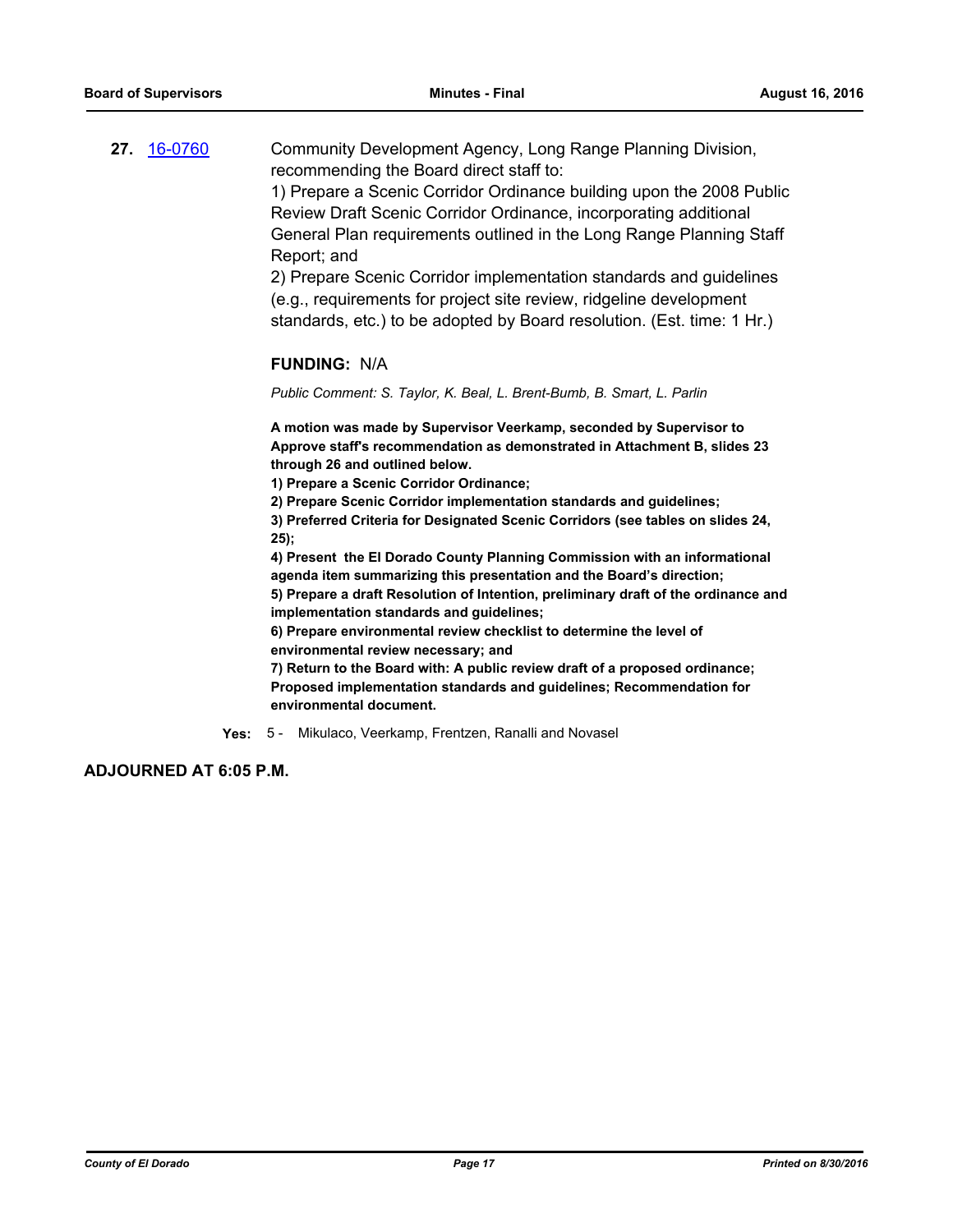# **ADDENDUM**

# **CONSENT CALENDAR**

**28.** [16-0847](http://eldorado.legistar.com/gateway.aspx?m=l&id=/matter.aspx?key=21505) Auditor-Controller recommending the Board adopt and authorize the Chair to sign Resolution **138-2016** establishing the 2016/17 rate of the Tax Levy for the taxing agencies in the County of El Dorado.

**Resolution 138-2016 was Adopted upon Approval of the Consent Calendar.**

**29.** [14-0133](http://eldorado.legistar.com/gateway.aspx?m=l&id=/matter.aspx?key=17616) Chief Administrative Office, Facilities Division, pursuant to the direction given regarding the Public Safety Facility Design Build construction project delivery during the Board meeting of July 11th, 2016, recommending the Board authorize the Purchasing Agent (subject to final County Counsel and Risk Management approval) to sign Amendment II to Agreement for Services 301-S1611 with Architectural Nexus, Inc. to increase compensation by \$577,829, for an amended total not-to-exceed of \$952,829, and extend the term an additional one year to include:

1) Phase Four: Bridging Documents;

2) Phase Five: Design Build Team Prequalification and Team Selection;

- 3) Phase Six: Construction Document Review / Design Intent Review;
- 4) Phase Seven: Design Build Construction support; and
- 5) Phase Eight: Facility Commissioning and Project Closeout.

**FUNDING:** Accumulative Capital Outlay Fund.

**This matter was Continued to August 30, 2016 upon Approval of the Consent Calednar.**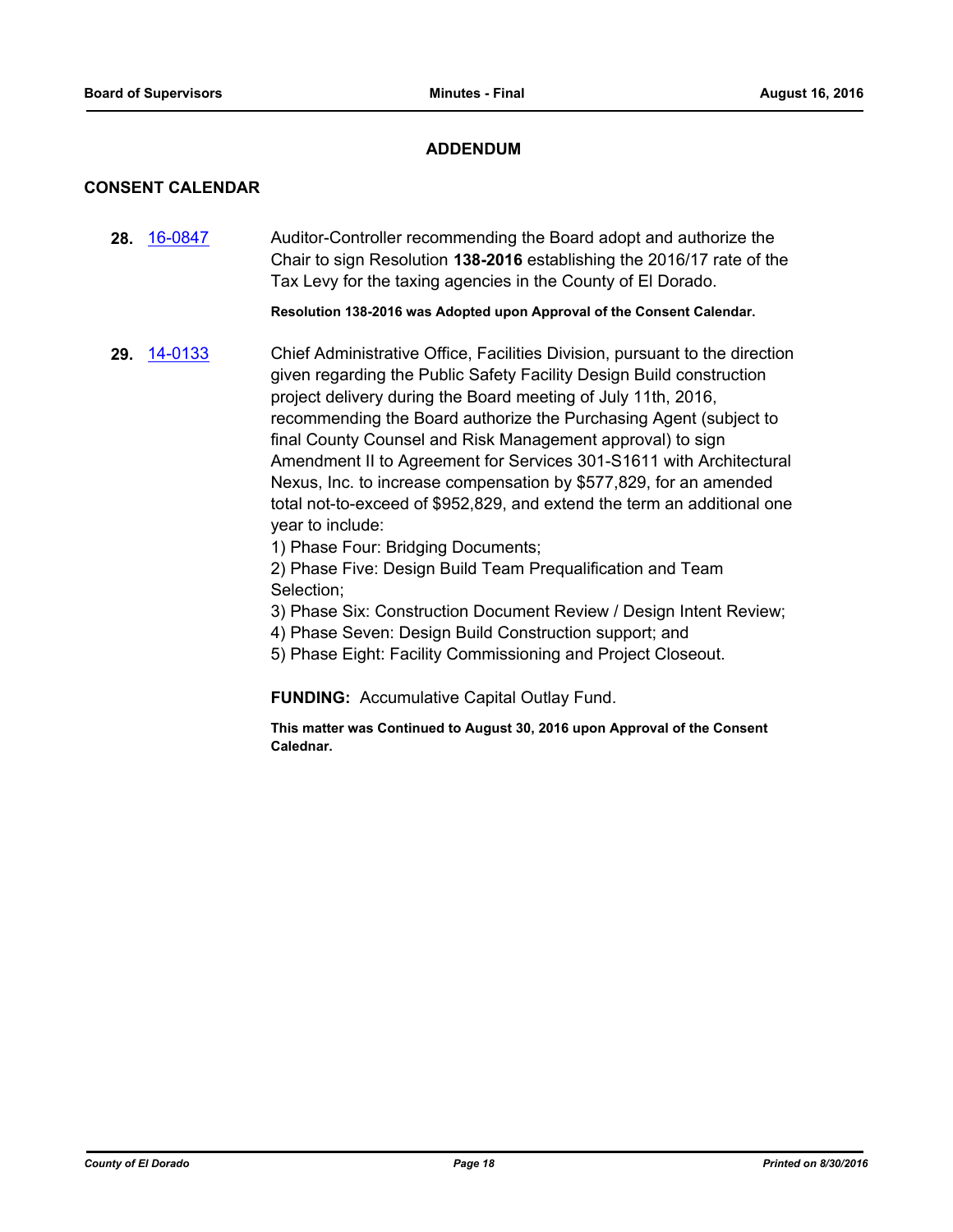#### **DEPARTMENT MATTERS - (Items in this category may be called at any time)**

**30.** [16-0867](http://eldorado.legistar.com/gateway.aspx?m=l&id=/matter.aspx?key=21525) County Counsel recommending consideration of Conflict of Interest Issues associated with the Board's anticipated action(s) in regards to the matter of Ronald V. Briggs and Norma Santiago v. County of El Dorado et al., Placer County Superior Court Case Number SCV-0036836 including possible random selection of two Board Members having a conflict of interest to make a quorum to take action in regards to this matter. (Est. Time: 30 Min.)

#### **FUNDING:** N/A

**Item 30 was discussed and trailed to later in the day.**

**A random selection of two Board members was made to make a quorum to take action in regards to this matter. The Board members randomly selected were Supervisors Frentzen and Mikulaco. Supervisor Veerkamp was selected by default as he waived his salary and benefits upon taking office in 2013 and therefore does not have a conflict of interest in this matter.**

**This matter pertains to Item 33 (Legistar 16-0072).**

#### **3:00 P.M. - TIME ALLOCATION**

**31.** [16-0857](http://eldorado.legistar.com/gateway.aspx?m=l&id=/matter.aspx?key=21515) Supervisor Ranalli recommending the Board receive a presentation from Girl Scout Brownie Troop 120 on the Troop's "Blue Pride of the Divide" project to display blue ribbons throughout the Georgetown Divide to demonstrate community support for local law enforcement.

*Public Comment: J. D'Agostini, E. Hoyie*

**Received and Filed.**

#### **CLOSED SESSION (8:00 A.M.)**

**32.** [16-0864](http://eldorado.legistar.com/gateway.aspx?m=l&id=/matter.aspx?key=21522) **Conference with Legal Counsel - Existing Litigation** pursuant to Government Code Section 54956.9(d)(1). Complaint for Violations of the Civil Rights in Ray Nutting, an individual vs. EL DORADO COUNTY; Ron Mikulaco; Brian Veerkamp; Ron Briggs; Norma Santiago; Ed Knapp; Pamela Knorr; Does 1-25 inclusive*;* United States District Court for the Eastern District of California Case 2:16-CV-01235-GEB-CKD. Number of potential cases: (1). (Est. Time: 15 Min.)

> **All five Supervisors participated. The Board authorized the defense of the lawsuit Nutting vs El Dorado County and the retention of outside counsel Foster Employment Law to represent former Supervisors Briggs and Santiago and the Caulfield Law Firm to represent the remaining defendants.**